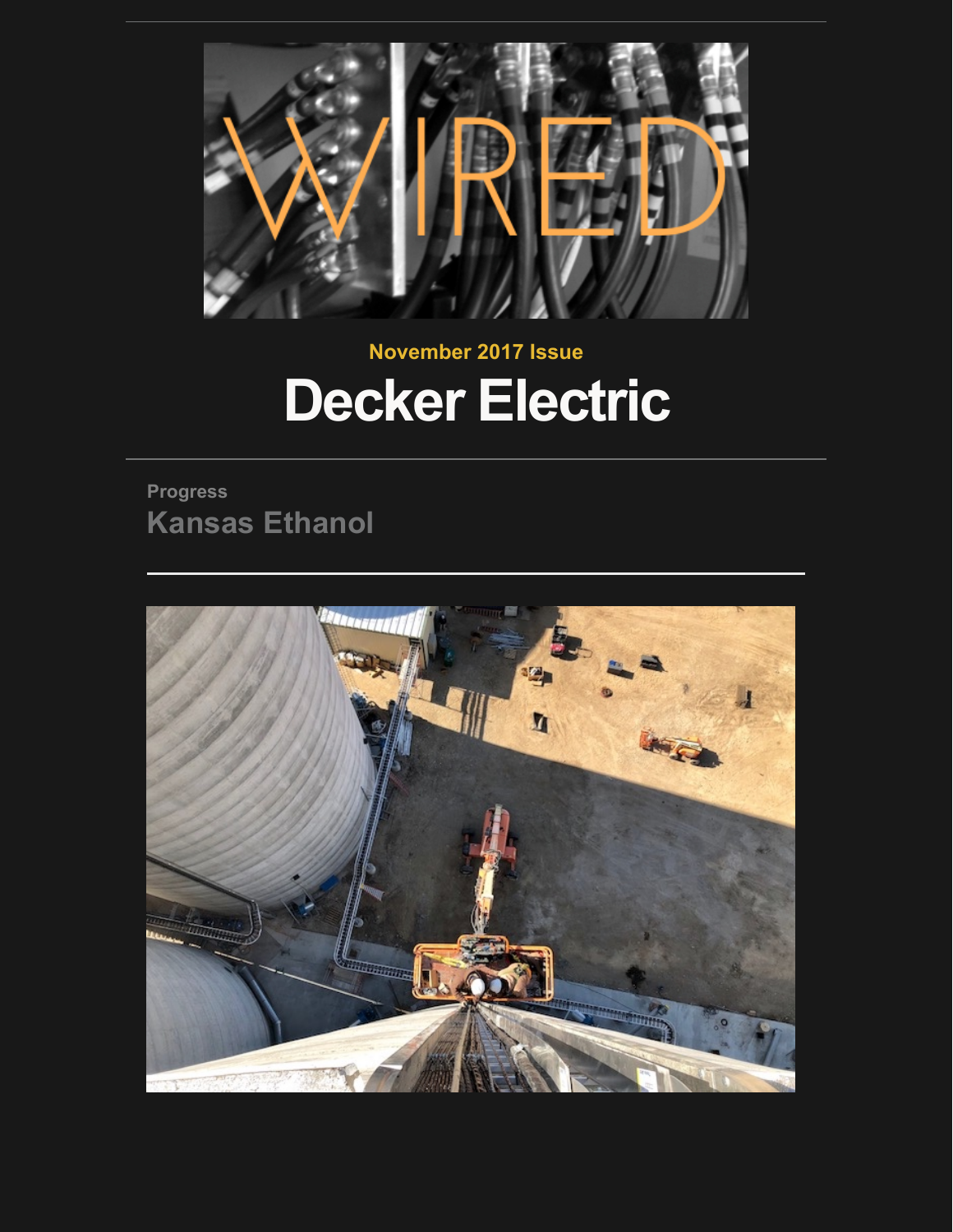

The Kansas Ethanol plant expansion project hit a major milestone this month when we were able to start filling the #5 grain silo. With the installation of the tray and wire to the top of the new #5 & #6 grain silos, we could terminate motors on the grain unloading drag, grain transfer drag, and grain receiving leg. This allowed the plant to start taking grain at the height of the fall harvest. Decker Electric foremen Scott Nelson and John Perkins have spearheaded the work of about nine electricians to meet this goal.

The two new silos are each 136-feet tall, and required the use of a 150-foot boom lift to install the tray and pull the wire to the top. Decker crews had to be very safety conscience with regard to wind and cold weather when working at these heights. The wind limited the number of days that we could utilize the lift at full height, so planning and coordination was essential to get the work done. Thank you to all who played a role in this project!

## **Community Ronald McDonald House Charities**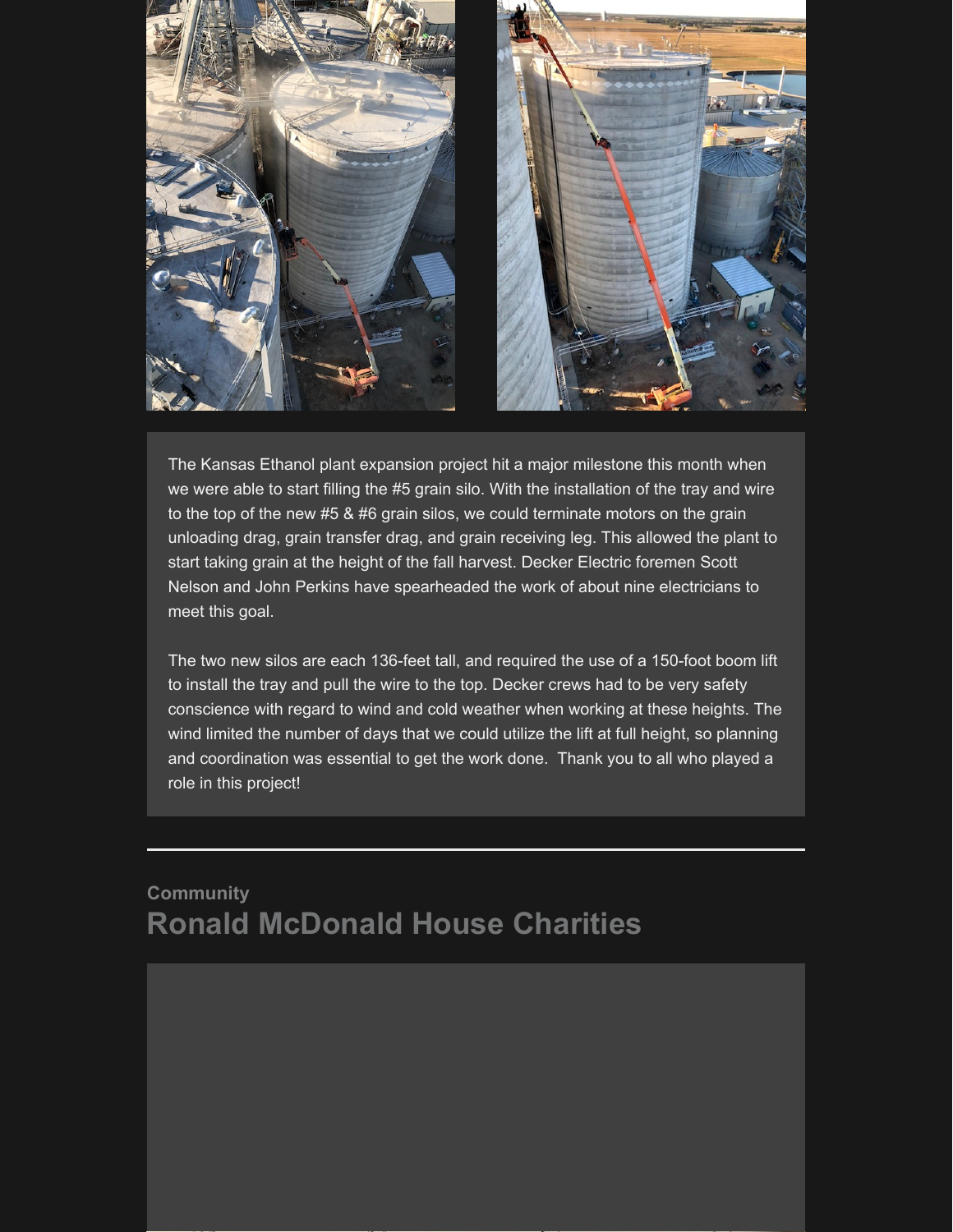

RMHC Wichita helps ease the burden on families with sick children. Last year, it supported over 1700 families, all because of the love and generous donations of our donors and volunteers.Decker Electric is a proud supporter of Ronald McDonald House Charities of Wichita. The picture above is of Steve and Lisa Decker at the annual Jingle event. For more information on needs they have right now, click [here.](http://rmhcwichita.org/get-involved/wish-list/)

## **Staff Decker Holiday Party**

Save the Date! Decker Electric would like to invite each of you to the 2017 Holiday Party scheduled for **Saturday, January 6th** at the Distillery 244 in Old Town. Decker Electric would like to show our appreciation for the hard work and dedication of each Decker Electric employee that made this year such a success.

Watch your inbox for an evite, and please RSVP no later than **December 8th** so we can ensure we have the appropriate amount of food. If you would like a hotel room, please email Tyler Helget, thelget@decker-electric.com, by December 8th. Thank you!

### **Recently-Awarded Projects in the Fourth Quarter**

#### Gruber-OK, TX, NE, IA, SD, ND

#### **Current Projects**

Landoll *Arc Flash Phase II* Kansas Ethanol *Silos 5 & 6* Geneva Plant-Nebraska *Anhydrous*